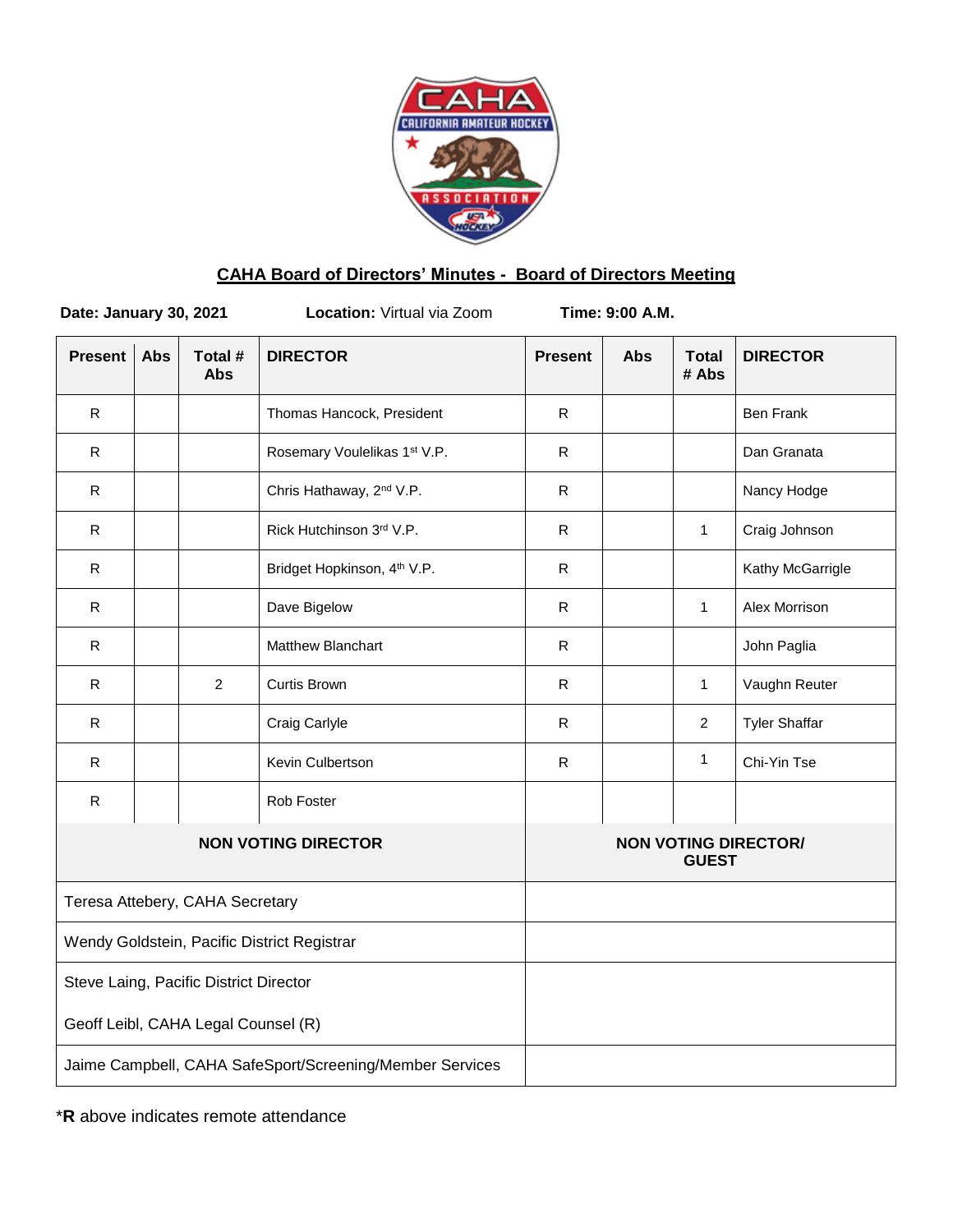## **President – Tom Hancock**

Tom called the meeting to order at 9am

Tom expressed his thanks to everyone and is very appreciative during what has been a very challenging season.

We will be going forward with providing committee reports 72 hours in advance of all board meetings.

Chi-Yin Tse motioned to approve the minutes; 2nd by John Paglia **MOTION PASSED**

#### **Finances – Chris Hays**

Financial reports to be emailed out.

#### **Member Services – Jaime Campbell**

Jaime reported that this will be her last meeting as a member of CAHA and thanked everyone for their years of support.

- 23/91 member associations are unpaid to renew their basic membership for 2020-2021. Final notices have been sent that they will lose their CAHA number.
- Any member association that has formed teams and submitted a roster to CAHA, and has not paid team fees, is out of compliance with their member agreement. This is not limited to CAHA sanctioned play (which has not occurred); teams have been playing in California and also out of state all season and these fees need to be paid. The CAHA Board will need to decide how to address these associations. Jaime will provide Tom, the Commissioners and the Registrars with a list to determine who is delinquent.

## **Legal Counsel – Geoff Leibl**

Nothing to report.

## **SafeSport & Screening – Jaime Campbell**

#### **Screening**

- This is the first year of the national screening program managed by USA Hockey. It is going well, and so far CAHA has had no surprises to contend with.

## **SafeSport**

- There are ongoing, annual changes to the four guiding documents for the SafeSport program, which is part of federal law. While we have input in some minor semantics, the content of the program is out of the control of USA Hockey. The changes for next season are very minor and won't be noticeable at the Club level, only at the reporting level for the affiliate.
- There have been issues with teams traveling out of state to play hockey because no one seems to know who is responsible, since their play is largely unsanctioned. If these teams are playing under a USAH/CAHA member association roster, **all the rules apply**. It does not matter if the play is unsanctioned – any violations that occur are violations of the member association agreement with CAHA and USA Hockey. There can and will be retroactive actions as needed.
- There has been very little SafeSport activity in California this season. Currently there is nothing to report.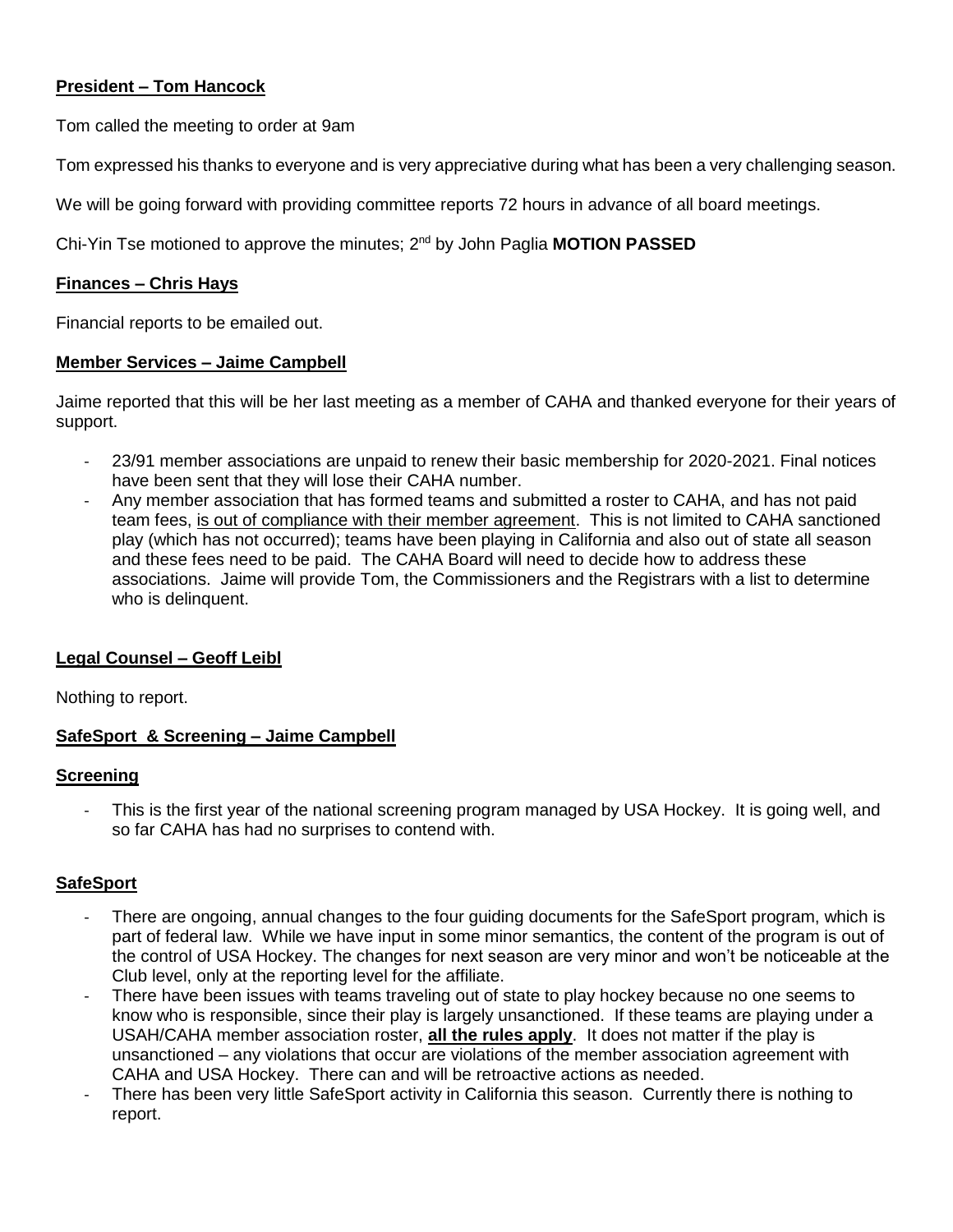## **Pacific District Player Safety**

- Jaime is preparing COVID-19 infection control protocol for the District, in the event that District tournaments take place.
- The national office is once again looking at a concussion reporting and data collection platform. The best one still to date is the one we piloted 3 years ago, through Player's Health. They are still looking for other options; no real progress has been made on injury reporting and data collection to date.

#### **Dispute/Discipline – Rosemary Voulelikas**

Dispute Resolutions & Penalty Review Report My panel this year is made up of the following members: Nancy Hodge, Teresa Attebery, Wendy Goldstein, Helen Alex, Bridget Hopkinson and Thomas Hancock. I'd like to take this time to thank each and every one of the panel members for their continued contribution to the Disciplinary Committee. I am truly appreciative of their dedication, support and input. We have had a total of five hearings since September 1, 2020. Two hearings involved coaches and three involved Youth players. The hearings for the coaches were administrative in nature. Two of the three hearings for Youth players involved playing infractions; one for kicking and one for removal of opponent's helmet. The third hearing involved the falsification of a player's birth certificate.

## **ADM – Ben Frank**

No report

#### **Pacific District Referee in Chief – Dan Ellison**

Officials registered are currently at 60% of 19-20. Registration has been extended to the end of March. Please reach out if you become aware of any Officials working illegal games.

#### **Youth Council – Chris Hathaway**

There have been no appeals on a Youth Council decisions. Most have been related to Girls playing up. All requests for 8U playing up have been denied.

#### **Tournament Director – Bridget Hopkinson**

National Bound teams playoffs will be held in Vegas. Tyler is working on a mock schedule.

CAHA Playoffs are still up in the air as to where they will be located and for Tier II how we will determine who participates. There will be a special meeting in February.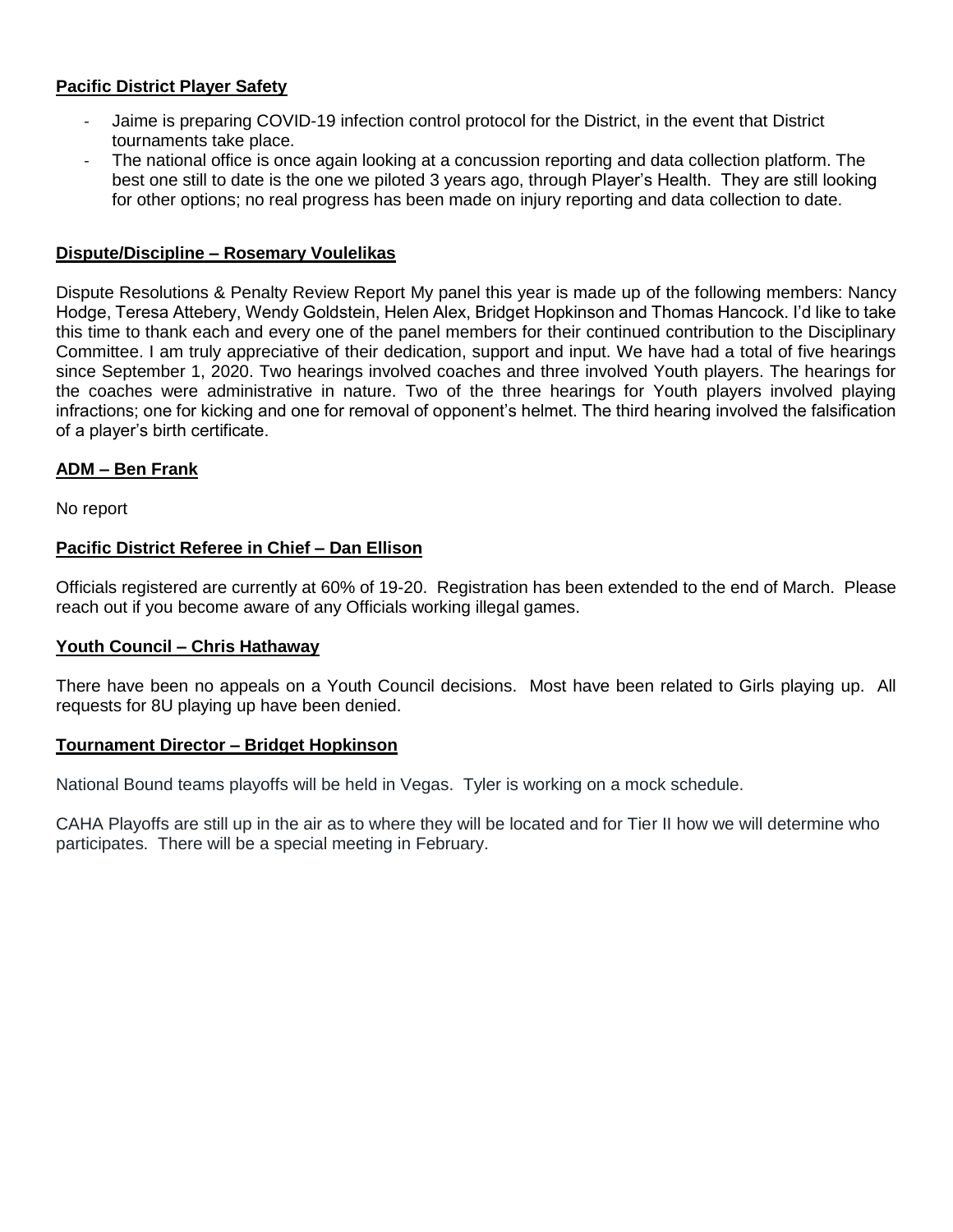## **Tier Commissioner – Kevin Culbertson**

|                 |                 |                 |            | Active/        | <b>Rostered</b> |
|-----------------|-----------------|-----------------|------------|----------------|-----------------|
| <b>Division</b> | <b>Declared</b> | <b>Rostered</b> | % Rostered | <b>Playing</b> | % Playing       |
| <b>12 AA</b>    | 22              | 18              | 82%        | 9              | 50%             |
| 11/12 AAA       | 6               | 6               | 100%       | 4              | 67%             |
| <b>14 AA</b>    | 24              | 23              | 96%        | 13             | 57%             |
| 13/14 AAA       | 7               | 6               | 86%        | 6              | 100%            |
| 16 AA**         | 22              | 18              | 82%        | 6              | 33%             |
| 15O/16          | 8               | 8               | 100%       | 6              | 75%             |
| <b>AAA</b>      |                 |                 |            |                |                 |
| <b>18 AA</b>    | 13              | 10              | 77%        | 6              | 60%             |
| 18 AAA          | 4               | 4               | 100%       | 4              | 100%            |
| <b>Total</b>    | 106             | 93              | 88%        | 54             | 58%             |

The following table represents the team counts for each of the Tier Divisions

As the numbers in the table above demonstrate, we have some teams who are rostered, and who have not been able to play any games. All games played are of course all out the State.

Of the teams that are playing out of State and knowing that AAA started earlier on, and that AA only started during December, games played the fewest and most are 4 and 15 for AA, and 4 and 27 for AAA.

Assuming there are playoffs, the questions coming include:

- 1. When?
- 2. Where?
- 3. Minimum Game Counts for players/teams?
- 4. What are the qualification requirements?

\*\* - One team has played games, yet failed to administer the games on their team page as of this writing.

## **High School Commissioner – Rosemary Voulelikas**

The initial declarations for the High School Divisions 1A & 2A are as follows:

**Division 1A Division 2A** Bellarmine Capistrano Orange Lutheran Pacific Ridge Santa Margarita St. Mary's Tahoe Prep Academy

J Serra La Verne (formerly Damien)

All Division 1A rosters received. High School Nationals was pushed to April 15-19, 2021 in Omaha and CAHA States, as you all know is now March 26-28, 2021 location TBD. And finally, the close of final rosters for High School teams in CAHA was pushed from February 1 (CAHA Rule) to February 15 (USA Hockey Rule).

## **Girls/Women's Commissioner – Bridget Hopkinson**

YC voted to change the required game requirement for the 20-21 season for girls to 7/11. USA Hockey will not be holding a Women's Nationals for the 20-21 season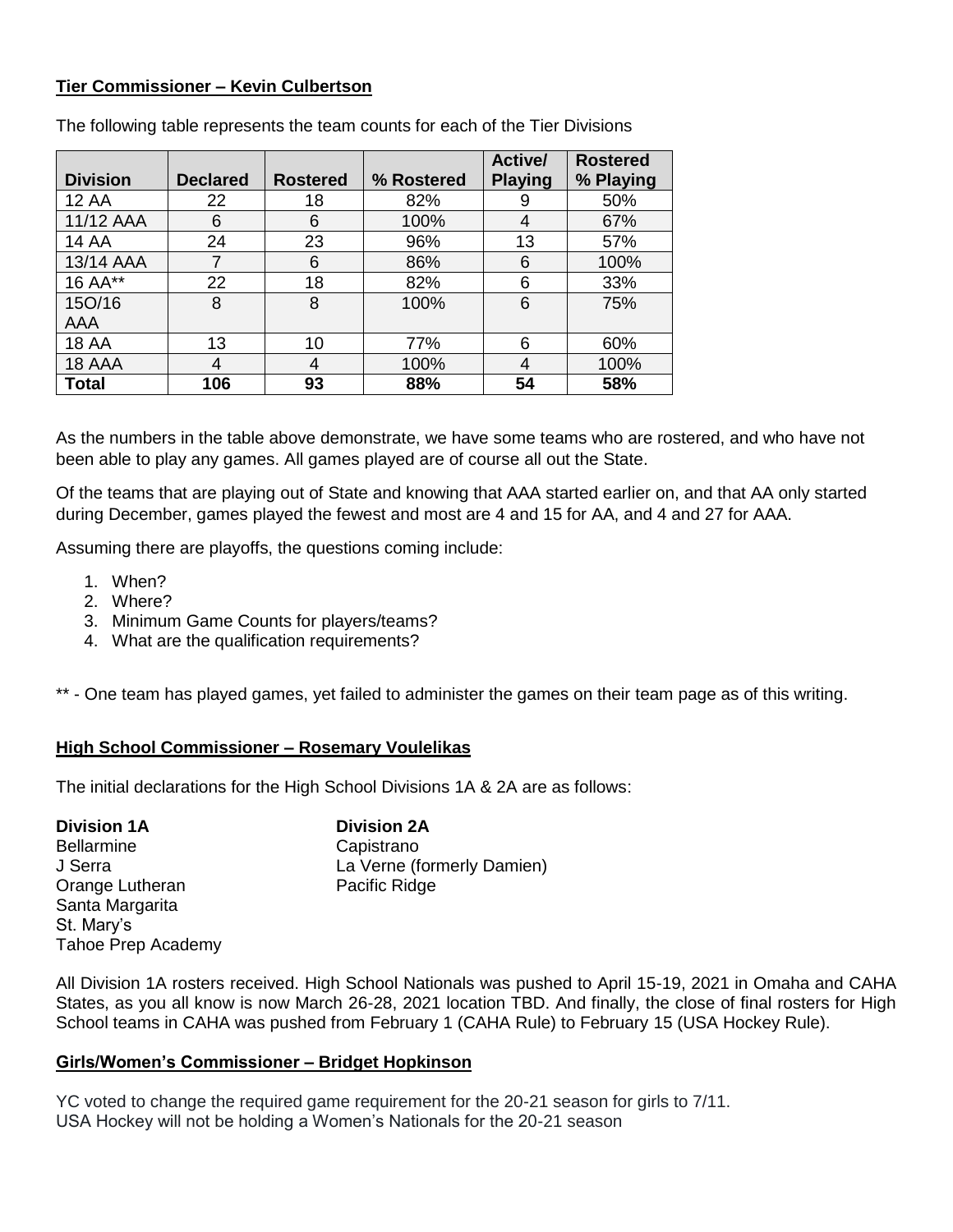CAHA Girls Select Camp ~ we will be doing a virtual evaluation based off the players registration info and hockey resume submitted on our google doc.

PD Girls Select Camp will be moved to May exact date TBD

# **CAHA Select Camp – Rosemary Voulelikas**

A. 2020 CAHA Select Camp Candidates & Out of District Players As a reminder: For the 2021 CAHA Select Camp we will be using last year's 2020 CAHA Select Camp age appropriate (2004, 2005 & 2006 birth year players) candidates that had advanced from their respective Select League (SCAHA & NORCAL) camps as well as those 2020 "Out of State" candidates that had registered for the 2020 CAHA Select Camp. Furthermore, a condition of participation is that the 2020 candidates must be playing (except the 2020 Out of District Candidates) in California for the current 2020-2021 season. As a further reminder, CAHA will not be hosting an on ice component for the camp this year. Additionally, the 2007 birth year division will not be evaluated. The Pacific District has not finalized any plans for hosting the Multi-District Camp for the 2007 birth year players. Candidates will be selected by an evaluation committee made up of coaches most familiar with the players in these birth year groups. The Lead Coach for the Selection Committee is John Beaulieu. Selections will be made by the end of February.

B. At-Large Candidates: At-Large players are those players that were candidates for the 2020 CAHA Select camp but are not playing in California this 2020-2021 year as well as players who were not part of the 2020 camp last year, are currently playing out of district and are now asking for consideration. I will be compiling a list of names and any documentation and submit all to the Pacific District Camp Director. The Pacific District will review this list as part of their At-Large positions. The deadline to submit all names to the Pacific District Player development Director is March 10.

# **Pacific District – Steve Laing**

## **USA Hockey Updates**

# **Youth Council Meeting**

- $\bullet$  February 24<sup>th</sup> is final date for 2021 hosts to confirm ability to host and affiliates/districts to confirm participation (not specific teams).
- April 13th will be the date for at-large committee calls for Youth T-l, Girls T-l and T-ll

# **Governance Committee on USAH Board of Directors to increase Athlete involvement**

- Amateur sports climate following abuse scandals in NGB's in USOPC have resulted in changes requiring more representation by athletes in governance of the USOPC and NGB's
- National governing bodies are certified by the USOPC pursuant to requirements in the Ted Stevens Amateur Olympic Sports Act
- October 2020 USOPC revised bylaws requiring several changes in NGB governance including increases in representation by athletes on NGB boards and committees from the existing 20% to requirement of 33.3%
- Current USA hockey board
- 9 officers, 46 district directors, 8 section directors, 6 at-large directors, 2 NCAA, 2 professional hockey and 18 athlete directors (20%)
- Timeline for implementation is January 1, 2022 but have received an extension until February 1, 2023
- Multiple scenarios have been provided to increase athlete participation for the 20% to the 33.3%. Survey sent to all directors. No decisions have been made.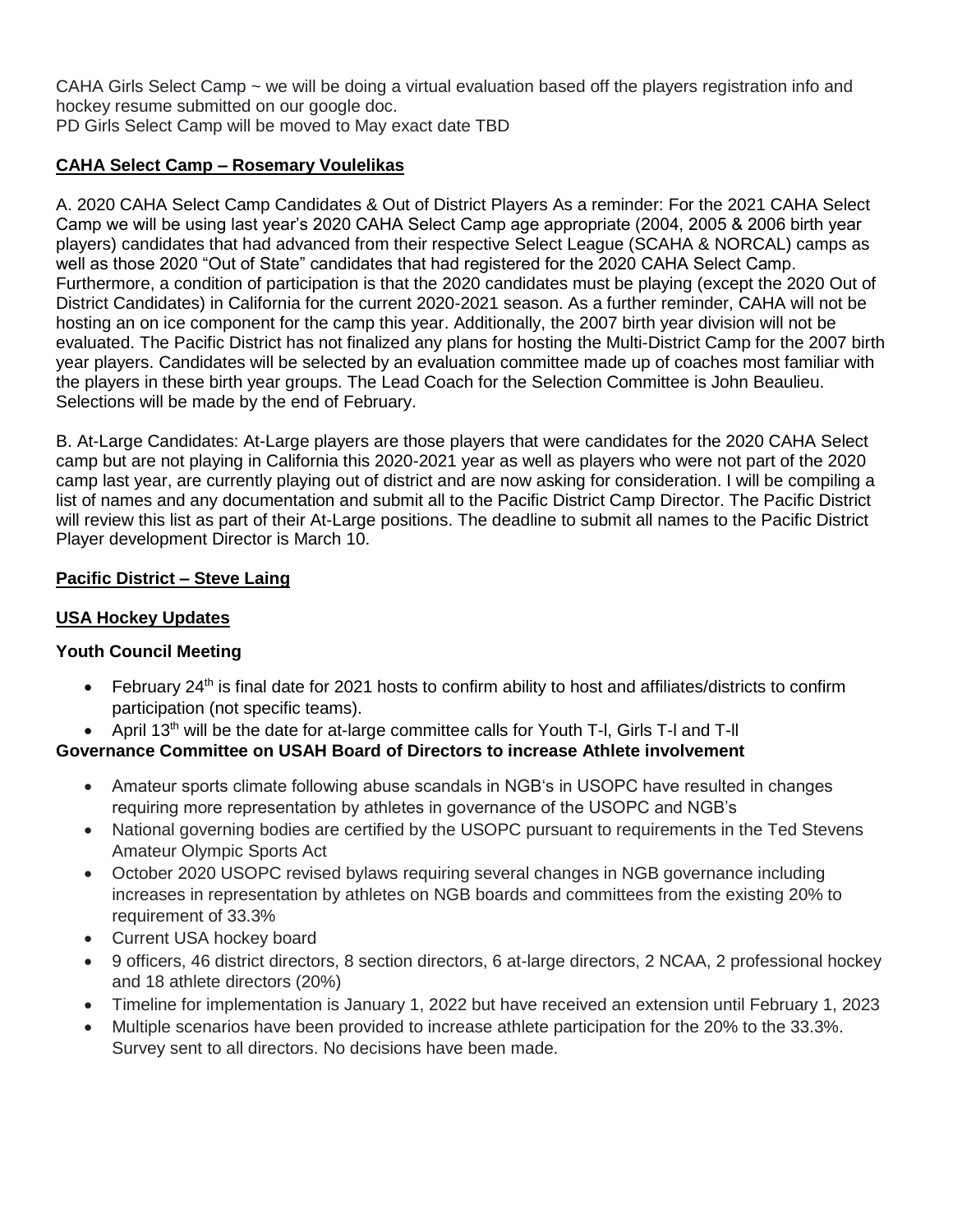## **2021-25 Playing Rule Changes/Proposals/Process**

[https://cdn1.sportngin.com/attachments/document/e275-](https://cdn1.sportngin.com/attachments/document/e275-2319824/Playing_Rule_Proposals_2021_Version_II.pdf#_ga=2.40149026.1006505625.1611595335-625752969.1551992163) [2319824/Playing\\_Rule\\_Proposals\\_2021\\_Version\\_II.pdf -](https://cdn1.sportngin.com/attachments/document/e275-2319824/Playing_Rule_Proposals_2021_Version_II.pdf#_ga=2.40149026.1006505625.1611595335-625752969.1551992163) \_ga=2.40149026.1006505625.1611595335- [625752969.1551992163](https://cdn1.sportngin.com/attachments/document/e275-2319824/Playing_Rule_Proposals_2021_Version_II.pdf#_ga=2.40149026.1006505625.1611595335-625752969.1551992163)

## **National Screening Process**

- Screens for 2021 season 48,111
- Approved 47,167
- Flag screens projection 3% of total screens
- percentage to date 2.9%
- 1,400 screens flagged

Initial review – 1,400

- o Ineligible 225
- o Eligible 1,005
- o Eligible with conditions 153
- o Pending 17
- o Eligible to participate 82.7%

Appeals to secondary BSRC - 89

- o 72 made eligible
- o 7 eligible with conditions
- o 10 required hearings

Girls games played requirement for credentialing has been approved for 11/7 and Boys is 14/7 for this season only. Tom can file an appeal with USA Hockey for any teams that are short.

USA Hockey is keeping the March 31 tryout start date, yes this is before Nationals.

Districts are still very fluid.

## **Pacific District Registrar – Wendy Goldstein**

Jon Gustafson is retiring from Pacific District and John Beaulieu will be stepping in.

USA Hockey registration is at 35% for Youth and 20% for Adults.

#### **New Business**

SCAHA has made no official declaration on this season and would like to hold tryouts in April/May vs June. CAHA is not in favor of pulling up tryouts but will revisit if Nationals are cancelled.

All Tier I teams are going to states.

For Tier II there is a committee that will be evaluating and ranking for states since we have no official CAHA standings.